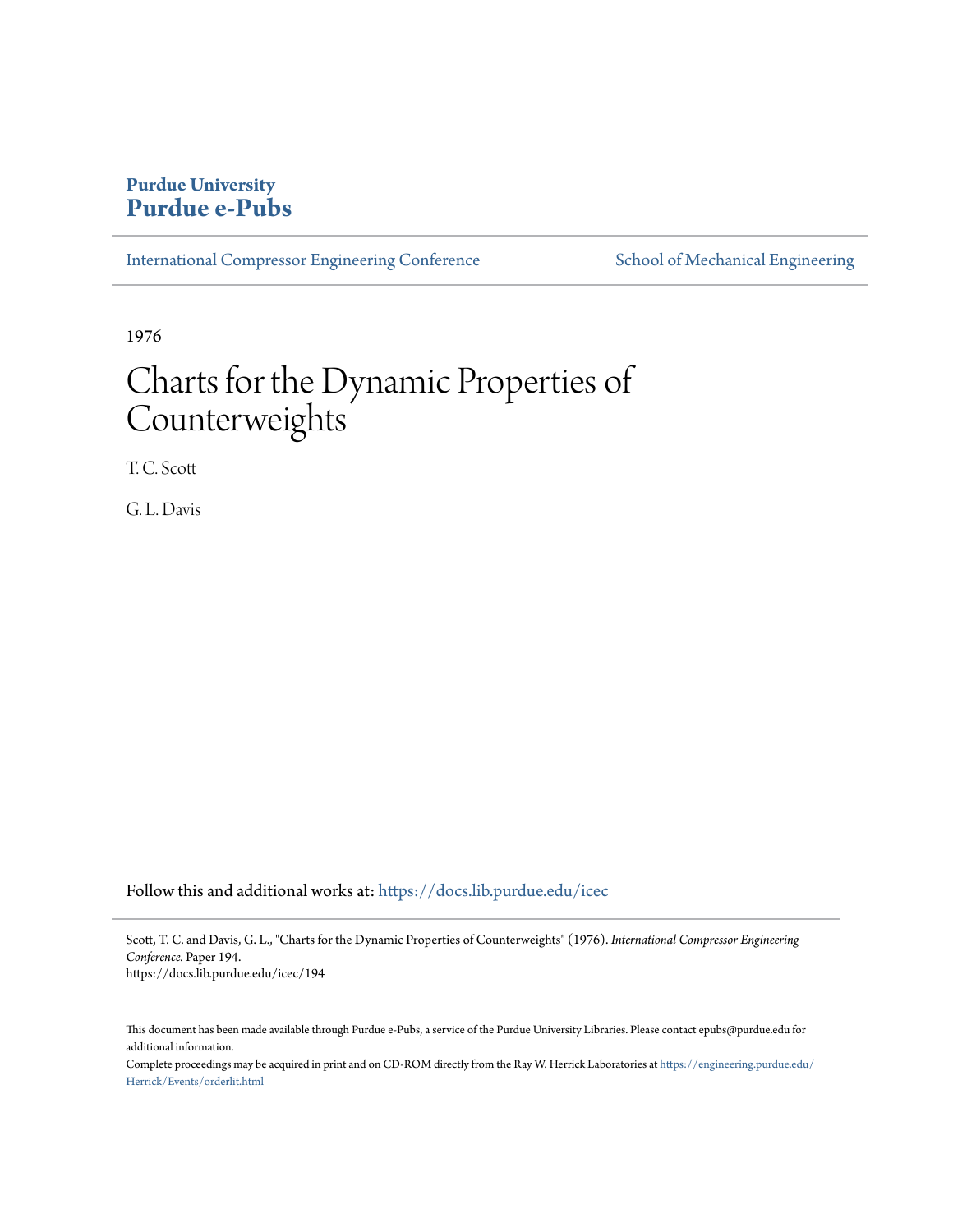T. C. SCOTT, SENIOR RESEARCH ENGINEER G. L. DAVIS, MANAGER ADVANCED ENGINEERING DEPARTMENT SUNDSTRAND COMPRESSORS, BRISTOL, VIRGINIA

### INTRODUCTION

Dynamic analyses of reciprocating machines often require that one compute masses and moments of inertia of various shaped counterweights. Relations for the determination of these properties are not generally available in the literature. In this paper, formulas and graphs will be presented for the rapid determination of these properties for several commonly encountered shapes.

#### FUNDAMENTALS

Figure (2) illustrates a general counterweight of constant thickness t and having two parallel flat faces of area <sup>A</sup>oriented perpendicular to the c-c and o-o axes. The polar mass moment of inertia of this element relative to the o-o axis is

$$
\mathcal{J} = \int \mathbf{r}^2 \rho t dA = t \int \mathbf{r}^2 \rho dA \qquad (1)
$$

where  *is the material density.* 

For counterweights,  $\rho$  is constant so that it is sufficient for us to determine only the area polar moment of inertia

$$
T = \frac{J}{\rho t} = \int \mathring{r} dA \tag{2}
$$

For the dynamic analysis of compressors, one also requires the distance to the center of mass,  $R_{\alpha m}$ , and the area,  $\Lambda$ . The counterweight mass is then

$$
m = \rho \cdot \mathcal{A} \tag{3}
$$



Configuration #l



Configuration #2



Configuration #3

**FIG. 1:** Three Common Counterweight Designs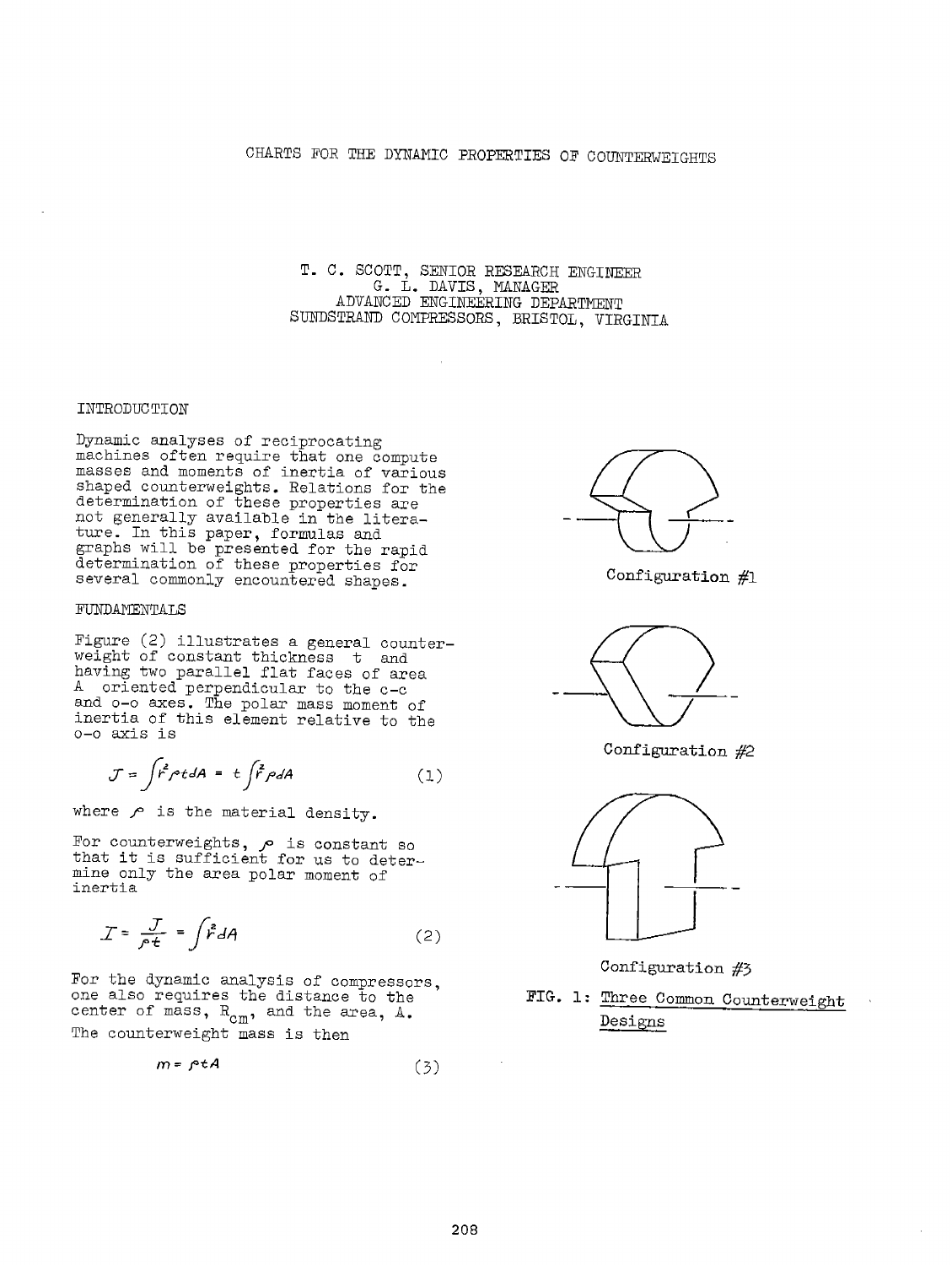

FIG. 2: General Counterweight



FIG. 3: Simple Disk Counterweight

For the simple disk counterweight of Figure (3),  $R_{\alpha m}$  is easily known and

$$
A = \pi R_{\circ}^{2} \tag{4}
$$

The moment of inertia about the crank centerline is

$$
\mathcal{I} = \int_{0}^{R_{\circ}} 2\pi r^{2} dr + \pi R_{\circ}^{2} R_{cm}^{2} = \frac{\pi R_{\circ}^{4}}{2} \left\{ I + 2 \left[ \frac{R_{cm}}{R_{\circ}} \right]^{2} \right\}
$$
 (5)

For simple configurations such as this the necessary parameters may be determined from tables and formulas in standard texts and handbooks.

For the configurations of Figure (1), time consuming development of equations and their evaluation must be carried out by the designer. In the sections which follow these equations will be presented along with graphs for their rapid evaluation. Details of the derivations will only be presented for configuration #1.







CONFIGURATION #1

The total area for this shape is

$$
A = \frac{\alpha}{2} R_s^2 + \frac{2\pi - \alpha}{2} R_s^2 \tag{6}
$$

and the moment of inertia about the crank center is

$$
\mathcal{I} = \frac{\alpha}{4} R_o^4 + \frac{2\pi - \alpha}{4} R_s^4 \tag{7}
$$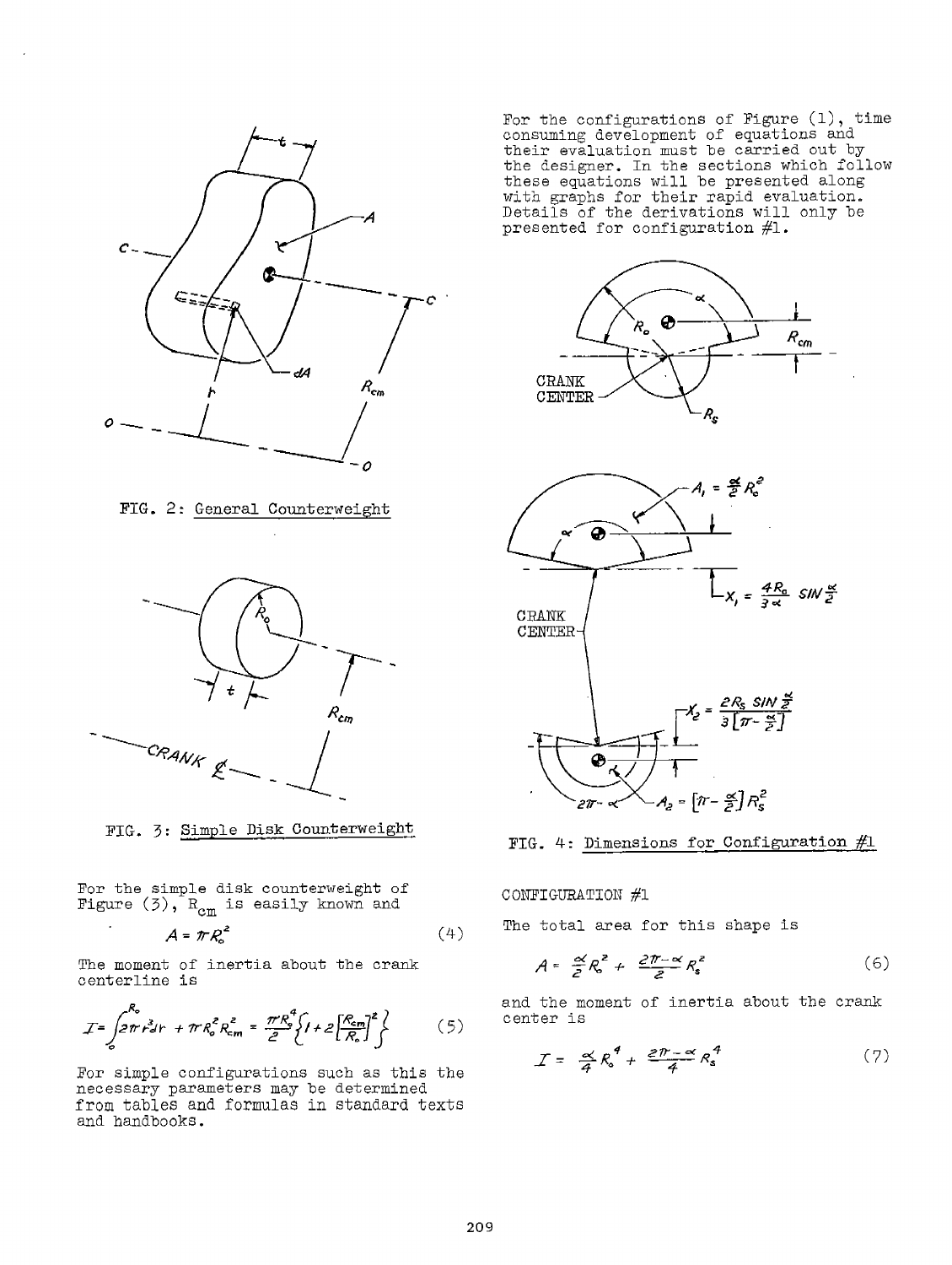The location of the centroids of the two parts is shown in Figure (4). To find  $\rm R_{\alpha\,m}$ we write

$$
AR_{cm} = A_1 X_1 - A_2 X_2 \tag{8}
$$

to obtain

$$
R_{cm} = \frac{\frac{2}{3}\left[\kappa_s^3 - \kappa_s^3\right]s/\omega \frac{\alpha}{\epsilon}}{\frac{\alpha}{\epsilon}R_o^2 + \left[\pi - \frac{\alpha}{\epsilon}\right]R_s^2}
$$
(9)

For rapid evaluation, charts may be created for the ratio of A to A created for the ratio of A to A for<br>a circle of radius R 0

$$
\frac{A}{A_{\circ}} = \frac{A}{\pi R_{\circ}^{2}} = \frac{1}{2\pi} \left\{ \propto + \left[ z\pi - \alpha \right] \left[ \frac{R_{\circ}}{R_{\circ}} \right]^{2} \right\}
$$
(10)

the ratio of  $I$  to  $I$  for a circle of radius  $R_0$ 

$$
\frac{T}{T_o} = \frac{2T}{\pi R_o^4} = \frac{1}{2\pi} \left\{ \alpha + \left[ 2R - \alpha \right] \left[ \frac{R_s}{R_o} \right]^4 \right\} \tag{11}
$$

and  $\rm R_{cm}/R_{\odot}$ 

$$
\frac{R_{cm}}{R_o} = \frac{4\left\{I - \left[\frac{R_s}{R_o}\right]^3\right\} \sin\frac{\alpha}{2}}{3\left\{\alpha + \left[2\pi - \alpha\right]\left[\frac{R_s}{R_o}\right]^2\right\}}
$$
(12)

These relations are plotted in Figures  $(7)$ ,  $(8)$ , and  $(9)$ .



FIG. 5: Dimensions for Configuration #2

CONFIGURATION #2

For this shape the area is

$$
\frac{A}{A_{\circ}} = \frac{A}{\pi R_{\circ}^{2}} = \frac{I}{\pi} \left\{ \frac{\alpha}{2} + \beta \epsilon^{2} + \epsilon \sqrt{1 - \epsilon^{2}} \right\} \tag{15}
$$

the moment of inertia about the crank center is

$$
\frac{\mathcal{I}}{\mathcal{I}_0} = \frac{\partial \mathcal{I}}{\partial \mathcal{R}_0^4} = \frac{1}{\pi} \left\{ \frac{\Delta}{c^2} + \beta \epsilon^4 + \frac{\epsilon}{3} [I + 2\epsilon^2] \sqrt{I - \epsilon^2} \right\} \tag{14}
$$

and the center of mass is at

$$
\frac{R_{\rm cm}}{R_{\rm o}} = \frac{2\left[\sin\frac{\alpha}{\epsilon} - \epsilon^3 s w \mu\right] - \epsilon \cos(\beta + \gamma) \sqrt{\left[i + 3\epsilon^2\right]\left[i - \epsilon^2\right]}}{3\left[\frac{\alpha}{\epsilon} + \beta \epsilon^2 + \epsilon \sqrt{i - \epsilon^2}\right]} \tag{15}
$$

where

$$
\epsilon = \frac{R_{\rm s}}{R_{\rm e}} \tag{16}
$$

$$
\beta = \mathcal{W} - \frac{\alpha}{c^2} - \tan^{-1}\left(\frac{\sqrt{1 - \epsilon^2}}{\epsilon}\right) \tag{17}
$$

$$
\bar{y} = \tan^{-1}\left(\frac{\sqrt{1-\epsilon^2}}{2\epsilon}\right) \tag{18}
$$

There is a limiting value on  $\sim$  for this shape which occurs when the two lines tangent to the circle of radius  $R_{\rm s}$  meet. This is

$$
\alpha'_{\text{max}} = 2 \left\{ \pi - \tan^{-1} \left( \frac{\sqrt{1 - e^2}}{e} \right) \right\} \tag{19}
$$

Equations  $(13)$ ,  $(14)$ , and  $(15)$  are plotted in Figures  $(10)$ ,  $(11)$ , and  $(12)$ .

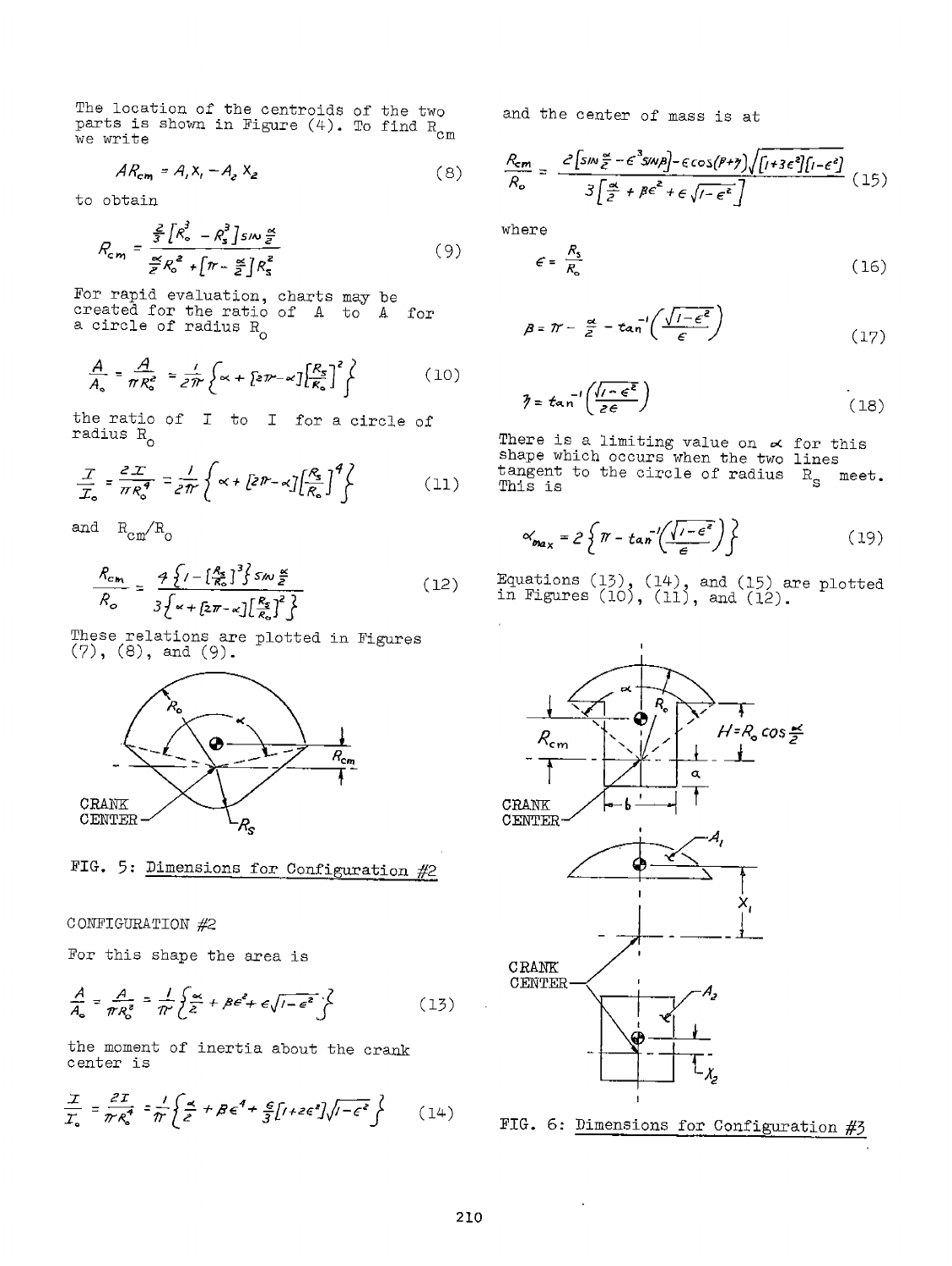## CONFIGURATION #3

For this shape, the properties may be easily determined without the need for charts. For the circular segment the area is

$$
A_{i} = \frac{1}{e^{2}} R_{o}^{2} \left[ \alpha - s m \alpha \right]
$$
 (20)

the center of mass is located at .

$$
X_{j} = \frac{4R_{0} \sin^{3}(\frac{\alpha}{2})}{3[\alpha - 5/\alpha \alpha]}
$$
 (21)

and the moment of inertia about the crank center is

$$
I_{\ell} = R_{\circ}^4 \left\{ \frac{\alpha}{4} - \frac{1}{6} \cos\left(\frac{\alpha}{2}\right) \sin\left(\frac{\alpha}{2}\right) \left[1 + 2 \cos^2\left(\frac{\alpha}{2}\right) \right] \right\} \tag{22}
$$

For the rectangular portion

$$
A_2 = b[a + H] \tag{23}
$$

$$
X_{a} = \frac{1}{e} \left[ H - a \right] \tag{24}
$$

$$
T_{z} = \frac{b^{3}}{12} \left[ H + a \right] + \frac{b}{3} \left[ H^{3} + a^{3} \right] \tag{25}
$$

With present electronic pocket calculators, the evaluation of these equations is not difficult except for equation (22). Figure (13) may be of assistance here, being a plot of

$$
\frac{T_i}{R_o^4} = \frac{\alpha}{4} - \frac{1}{6} \cos\left(\frac{\alpha}{2}\right) \sin\left(\frac{\alpha}{2}\right) \left[1 + 2\cos^2\left(\frac{\alpha}{2}\right)\right] \tag{26}
$$

To locate the counterweight mass center,

$$
R_{cm} = \frac{A_i X_i + A_z X_z}{A_i + A_z} \tag{27}
$$

which is

$$
R_{cm} = \frac{\frac{2}{3}R_0^3 s_{,}/\sqrt{2} + \frac{b}{2} [\mu^2 - a^2]}{\frac{1}{2}R_0^2 [\propto -s_{,}/\sqrt{2} + b [a + H]} \tag{28}
$$

#### **EXAMPLE**

To illustrate the use of these charts, consider the problem of finding the thickness t of a counterweight of configuration #2 which will yield

$$
m R_{cm}^2 = /0.0 \text{ gm-cm}^2
$$

 $\ddot{\phantom{0}}$ 

 $\Delta \sim 10^4$ when the material is steel with  $P = 7.86$  gm/cm<sup>3</sup>,

$$
R_{S} = 1.3 cm
$$
  

$$
R_{O} = 2.0 cm
$$

and the angle  $\alpha$  is variable.

To relate t to the parameters on the charts, write *z* 

$$
m R_{cm}^2 = \rho t A R_{cm}^2 = \rho t T R_0^4 \left[ \frac{A}{A_0} \right] \left[ \frac{R_{cm}}{R_0} \right] = /0.0
$$

Inserting the given data then gives

$$
t = \frac{0.0854}{\left[\frac{A}{A_0}\right] \left[\frac{R_{cm}}{R_0}\right]^2}
$$

By taking values from Figures (10) and (12) at various values of  $\alpha$  along the line

$$
\frac{R_{s}}{R_{0}} = \frac{1.3}{2.0} = 0.65
$$

the following table can be quickly created.

| $\prec$ (DEG) | $R_{cm}/R_{\odot}$ | $A/A_{\alpha}$ | $t$ (cm) |
|---------------|--------------------|----------------|----------|
| 20            | 0.115              | 0.490          | 3.92     |
| 40            | 0.151              | 0.524          | 2.13     |
| 60            | 0.180              | 0.557          | 1.41     |
| 80            | 0.200              | 0.590          | 1.08     |
| 100           | 0.213              | 0.621          | 0.90     |
| 120           | 0.219              | 0.655          | 0.81     |
| 140           | 0.218              | 0.685          | 0.78     |
| 160           | 0.210              | 0.719          | 0.80     |
| 180           | 0.197              | 0.751          | 0.87     |
| 200           | 0.179              | 0.784          | 1.01     |
| 220           | 0.157              | 0.817          | 1.26     |
| 240           | 0.133              | 0.850          | 1.69     |
| 260           | 0.107              | 0.881          | 2.52     |

#### CONCLUSIONS

The graphs presented allow one to quickly evaluate the dynamic properties of several common counterweight shapes. The equations from which the graphs were created may be used directly or programmed for computer solution as a use£ul design aid.

**Carlos** 

 $\sim$   $\sim$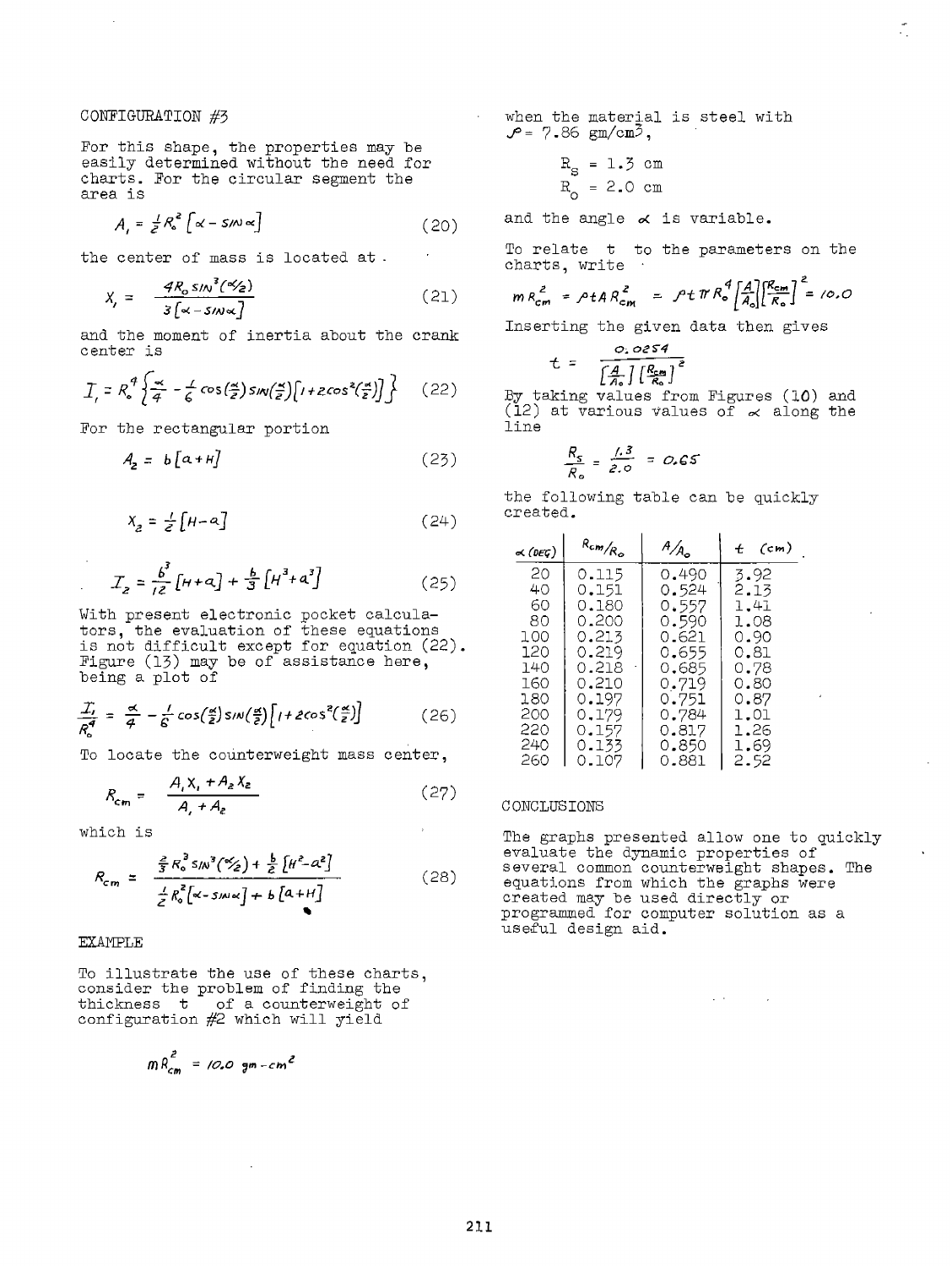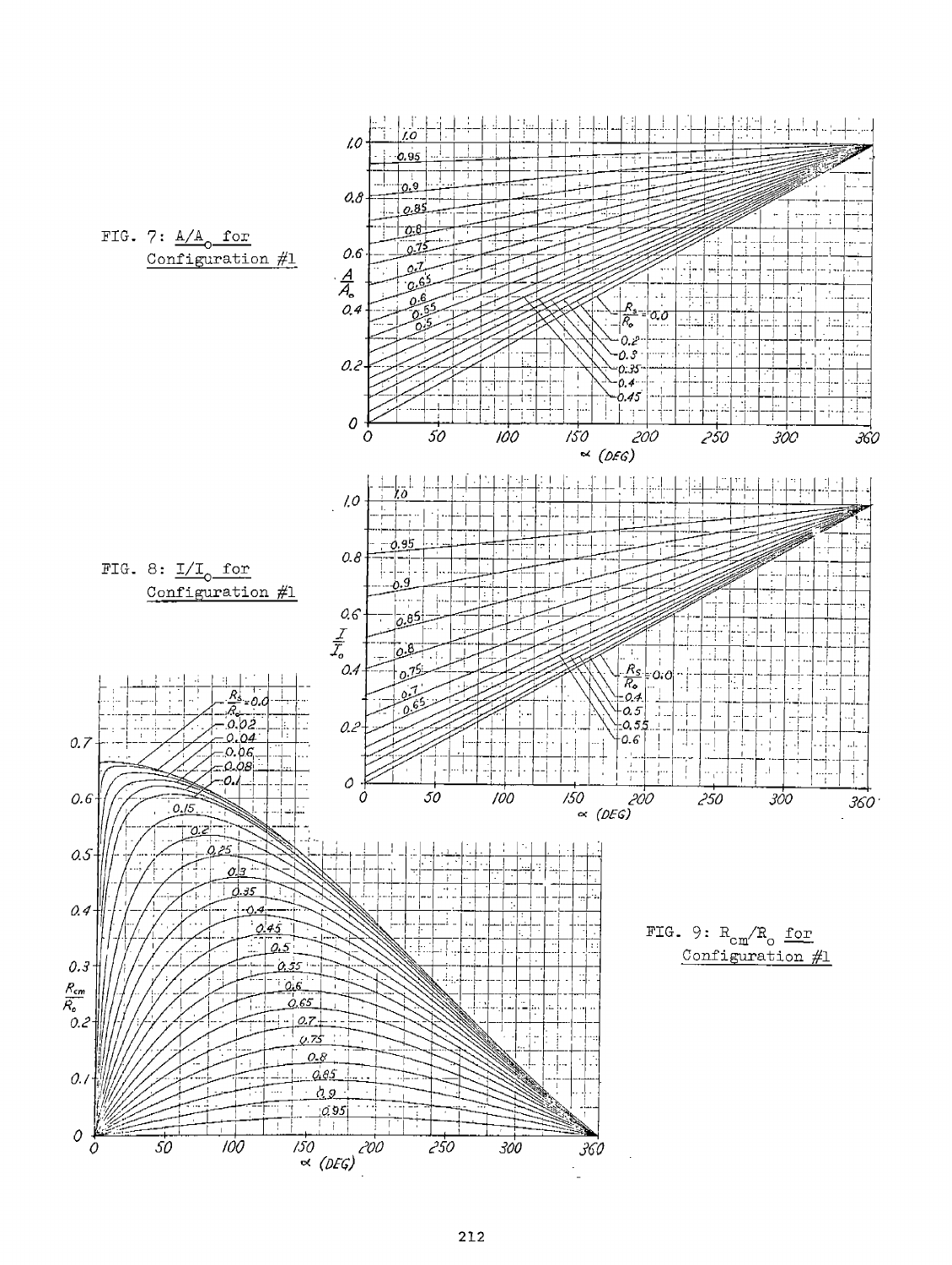